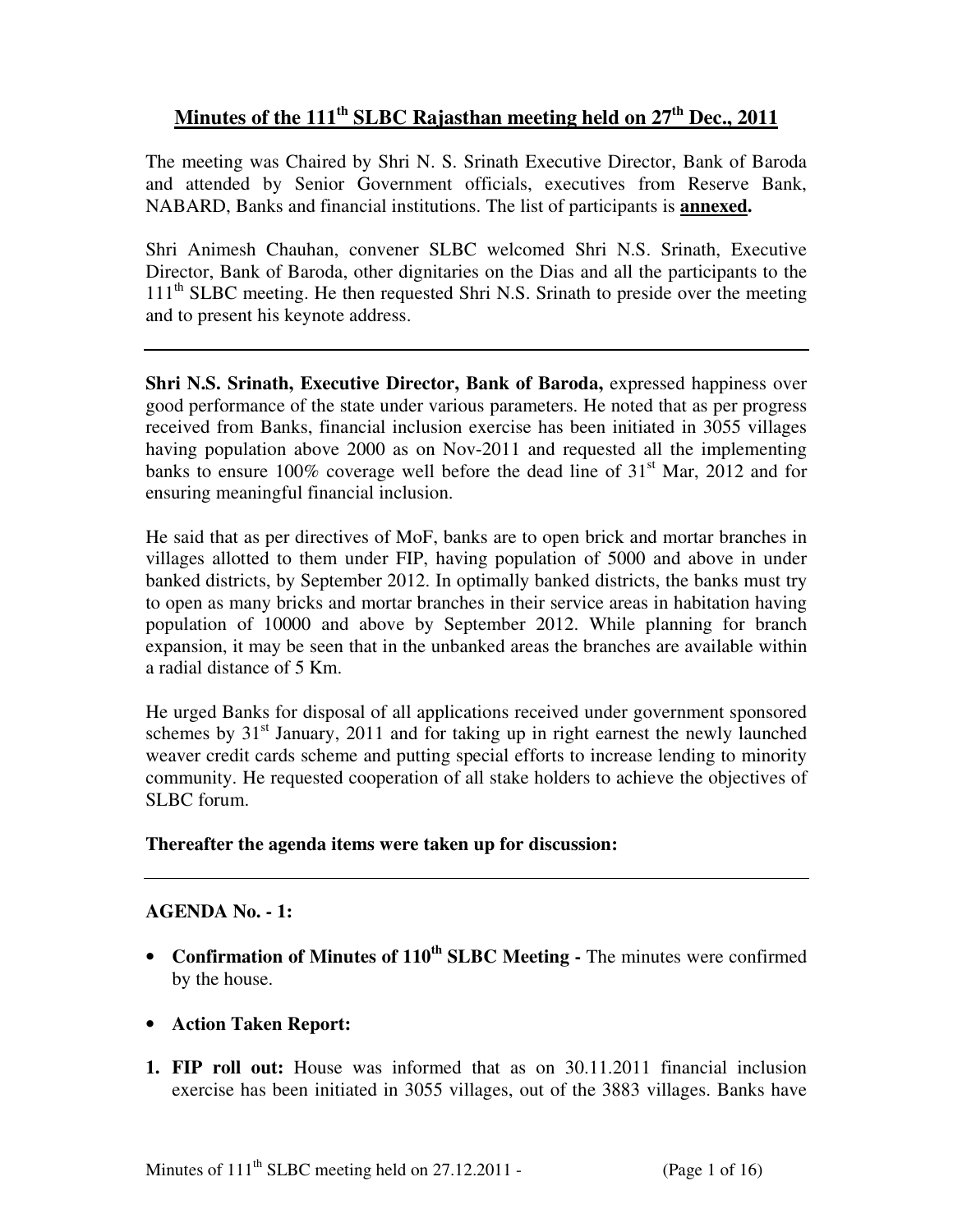been requested to expedite roll out of FIP to achieve closure by March-2012. Matter is placed for discussion under Agenda no. 3.

**2. Allotment of land to remaining 11 R-SETIs by the State Government:** House was informed that the land has been allotted for 23 R-SETIs. Additional Chief Secretary (RD&PR) has directed District Collectors for allotment of land for remaining R-SETIs. Matter is placed for discussion under Agenda no 6.1

House was informed that a special SLBC meeting was held on 12.10.2011, chaired by the Hon'ble Governor, Reserve Bank of India, Dr.D.Subbarao. The action points emerged in the meeting for commercial banks and the state government are as under:

## **Action points - Commercial banks:**

- 1. **Financial Inclusion: A**ll banks have agreed to achieve the closure of FIP rollout on or before the deadline of Mar-2012.
- 2. **District with low CD ratio:** Action has already been initiated for improvement of CD ratio in the 3 low CD ratio districts. Special DCCs have already been held and Credit camps are being organized for improving CD ratio.
- 3. **Lending to Minority community:** Banks were requested to hold credit counseling camps in 23 identified minority concentration blocks in the state before the end of Jan-2012. Banks have already completed first phase of organizing credit counseling camps in these blocks, and is being followed also by credit disbursal camps.
- 4. **Education Loans:** The facility of online submission of education loan applications is already available with majority of banks. Some banks where this facility is not available have informed that the same is under process at their corporate office level.
- 5. **EBT and disbursal of NREGA benefits:** Except cooperative banks, all banks in the state are already working on CBS platform. The pilot project for disbursal of NREGA benefits has been launched in 4 blocks by the Rural Development deptt., GoR. Gaining experience from the pilot project, the EBT is proposed to be scaled up state-wide.

CGM NABARD requested the State Govt. for considering RRBs also for parking of NREGA funds. The Secretary (RD) informed that the issue has been analyzed and as per "central rule for management of funds" by GoI, parking of funds with RRBs is not possible but routing of funds through RRBs is possible.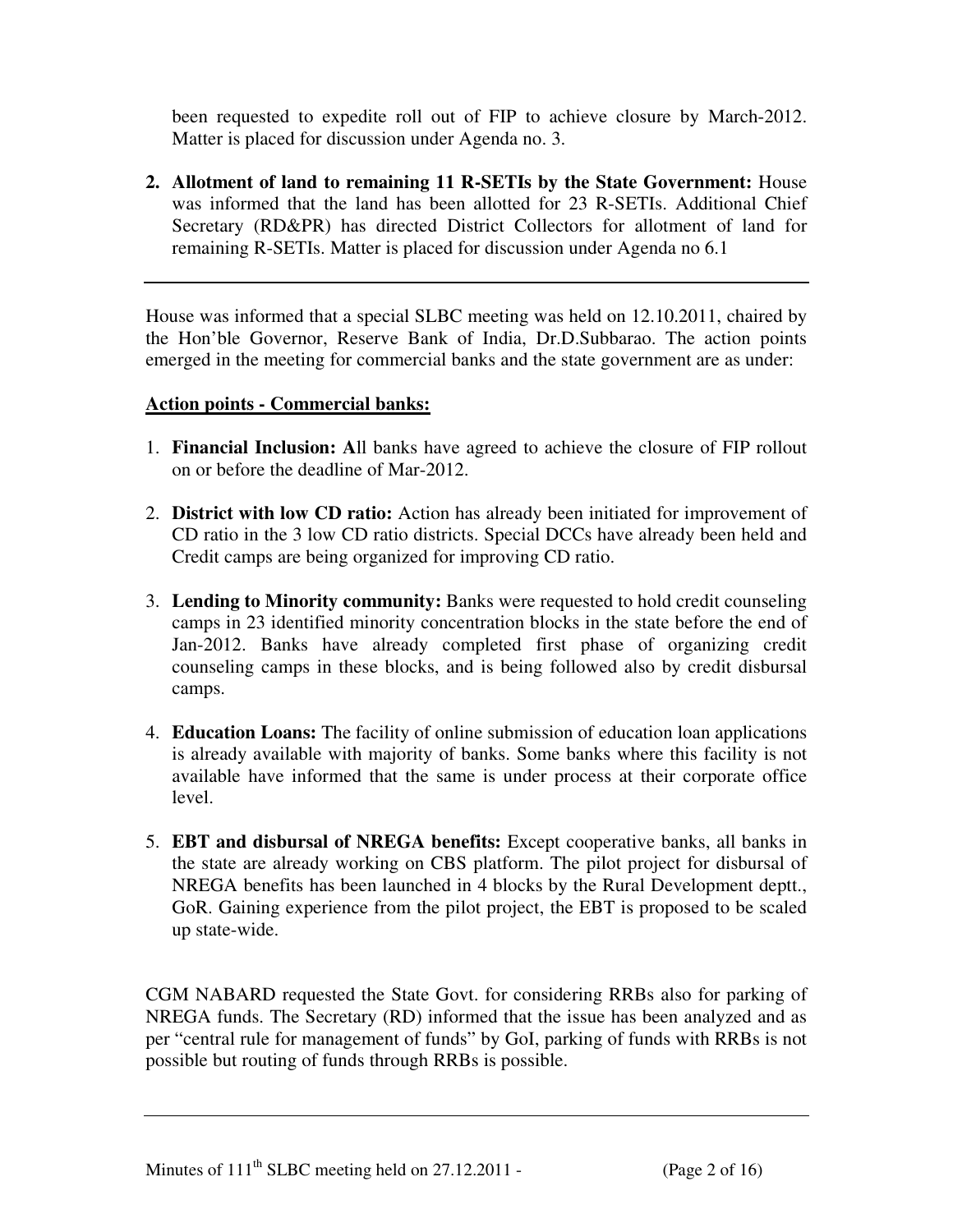## **Action points - State Government:**

- **1. Extension of Finance to Power Distribution Companies by Banks:** House was informed that Consortiums of Banks covering all the discoms have been formed and after completion of formalities the disbursals are expected to take place shortly.
- **2. Effectiveness of RSETIs:** District collector to visit R SETIs for assessing performance and to bring about improvement in their functioning**.**
- 3. **Recapitalization of RRBs-Release of Share of State Government:** The State Govt. officials assured to release the share of the state govt. of Rs 39.64 crore for recapitalization of five RRBs in the state in the next budget.
- 4. **Financial Literacy- Inclusion in School Curriculum:** It was requested that State Government may innovate and explore the possibility of inclusion of financial literacy as part of extra curricular activities in schools. As per recent news paper reports the CBSE is considering including financial literacy in the curriculum.
- 5. **Public Demand Recovery Act, 1952\_Amendment:** State Govt. was requested to revisit the issue and for taking a positive view. The Planning department has written to the revenue department, as this is an amendment to the existing act.

## **AGENDA No. - 2:**

**Branch network:** House was informed that during current FY -110- new bank branches have been opened in the state up to Sep-2011, of which 84 branches (76%) have been opened in rural/ semi urban centers. Out of the new branches opened 99 branches have been opened by commercial banks.

**Deposits and advances:** As on Sep-2011 total deposits in the state are Rs. 152630 crs and advances Rs. 133640 crs with YoY growth of 18.47% and 22.50% respectively. Growth in advances in the first HY is more than the deposit growth.

**Priority sector advances:** The YoY growth under priority sector advances is 25%. The YoY sectoral growth of agriculture is 28%, SME and OPS 21%, weaker section 23%, advances to SC/ST 43% and advances to minority community 17% which are in tune with targets.

**CD Ratio:** As on Sep-2011, CD ratio is 92.31%. The CD ratio is below 50% in 3 districts of Dungarpur, Rajasmand and Sirohi. As decided in the last SLBC meeting, special DCC meetings were convened in these districts during 2nd Quarter. Special credit camps are being organized in a big way for increasing credit deployment in these districts.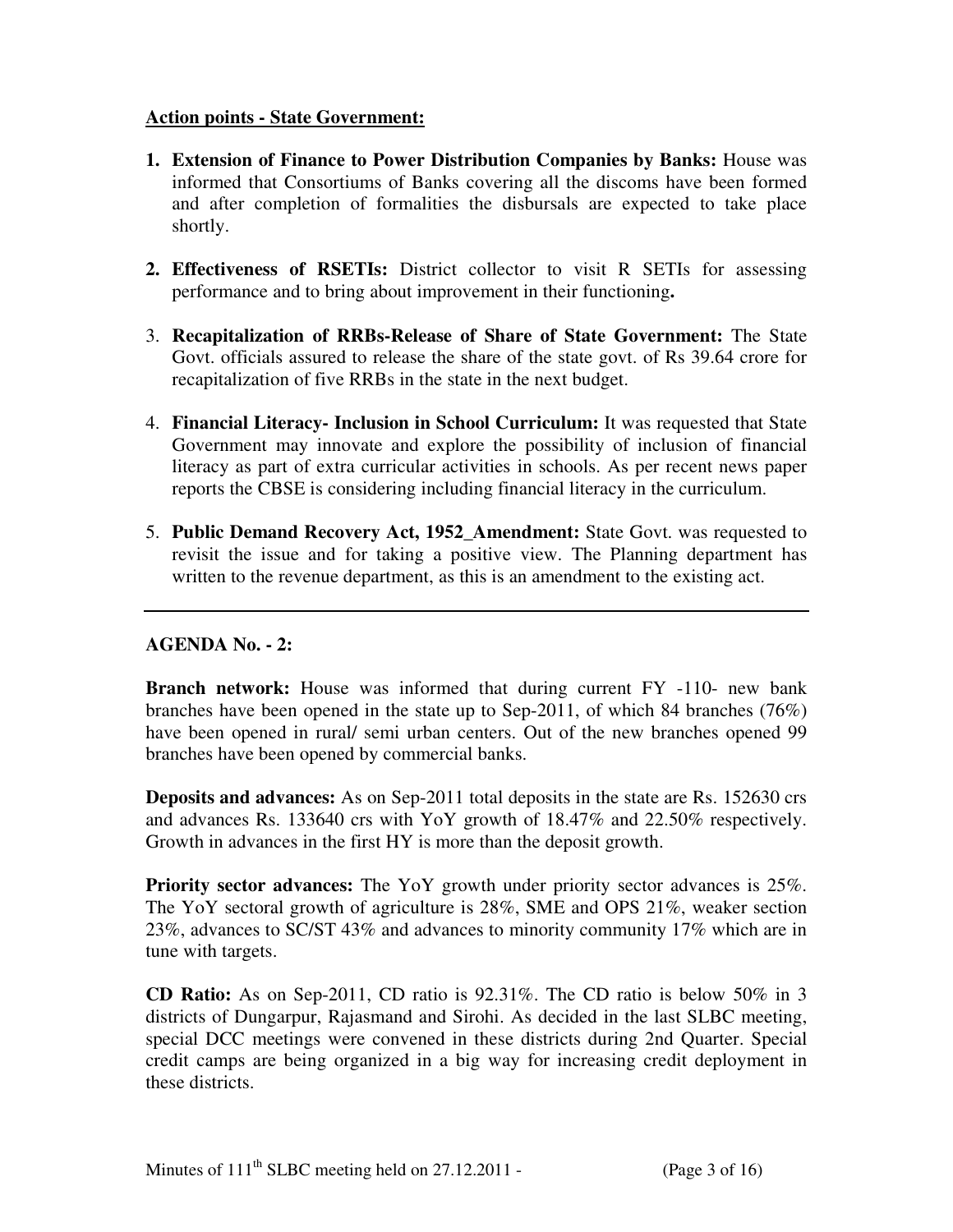**Regional Director, RBI** pointed that CD ratio of the state has been consistently above 90%, and is above the national average. He observed that having regard to the per capita credit availability, the same is below the national average. In the -3- low CD ratio the credit disbursement needs to be improved by a large amount as small ticket advances may not improve it substantially. For this the credit absorption capacity of the districts needs to be improved and requested the state government to identify some schemes of big ticket size for which banks would be extending credit support which will help in increasing the CD ratio. The CD ratio of RRBs at 69.96% is below the CD ratio of commercial banks and overall CD ratio of the state, and observed that RRBs need to improve their risk taking capacity so as to improve their lending and ultimately the CD ratio.

**Annual Credit Plan:** Achievement under ACP as on Sep-2011 is 53% of the annual targets. Disbursements under priority sector are Rs.20703 crs, against annual target of Rs.39359 crs. The achievement under agriculture is 54% and under MSE & OPS is 52% and 44% respectively. Performance of RRBs / Cooperatives in financing to MSE sector is lower than the commercial banks. It was suggested that RRBs and cooperatives instead of relying totally on agriculture sector should also increase their funding to MSE sector, for which refinance is also available from NABARD.

On an analysis of district wise performance, the ACP achievement is above 60% in -6 districts, 50-60% in 12 districts, 40-50% in -12- districts. The achievement is less than 40% in -3- districts viz; Banswara, Dholpur & Sirohi. It was desired that the issue of low achievement needs to be seriously discussed in DLCC meetings of these districts. Participation of LDMS with senior level executives of controlling banks in these districts, to be ensured to find out the reason for low achievement and strategies to be drawn thereon to achieve the targets.

**\_\_\_\_\_\_\_\_\_\_\_\_\_\_\_\_\_\_\_\_\_\_\_\_\_\_\_\_\_\_\_\_\_\_\_\_\_\_\_\_\_\_\_\_\_\_\_\_\_\_\_\_\_\_\_\_\_\_\_\_\_\_\_\_\_\_\_\_** 

## **AGENDA No. - 3:**

**Financial inclusion:** The house was informed about the Ministry of Finance latest guidelines which stipulates that in under banked districts brick and mortar branches to be established in allotted FIP villages with population 5000 & above by Sep 2012. While planning for branch expansion it may be seen that in unbanked areas the branches are available with in a radial distance of 5 Km. 170 such unbanked FI villages have been identified having population  $5000 \&$  above.

## **(Action- All FI Implementing Banks)**

**EBT electronic benefit transfer:** As advised by MoF the use of e payments is to be commenced for implementation of all schemes of GoI and state Govt. which are being administered by state government. The guidelines have been issued by the Addl. Chief Secretary (Finance) in this regard to all concerned State Govt. departments. The Rural Development Deptt, GoR Rajasthan is undertaking pilot project in -4- blocks in the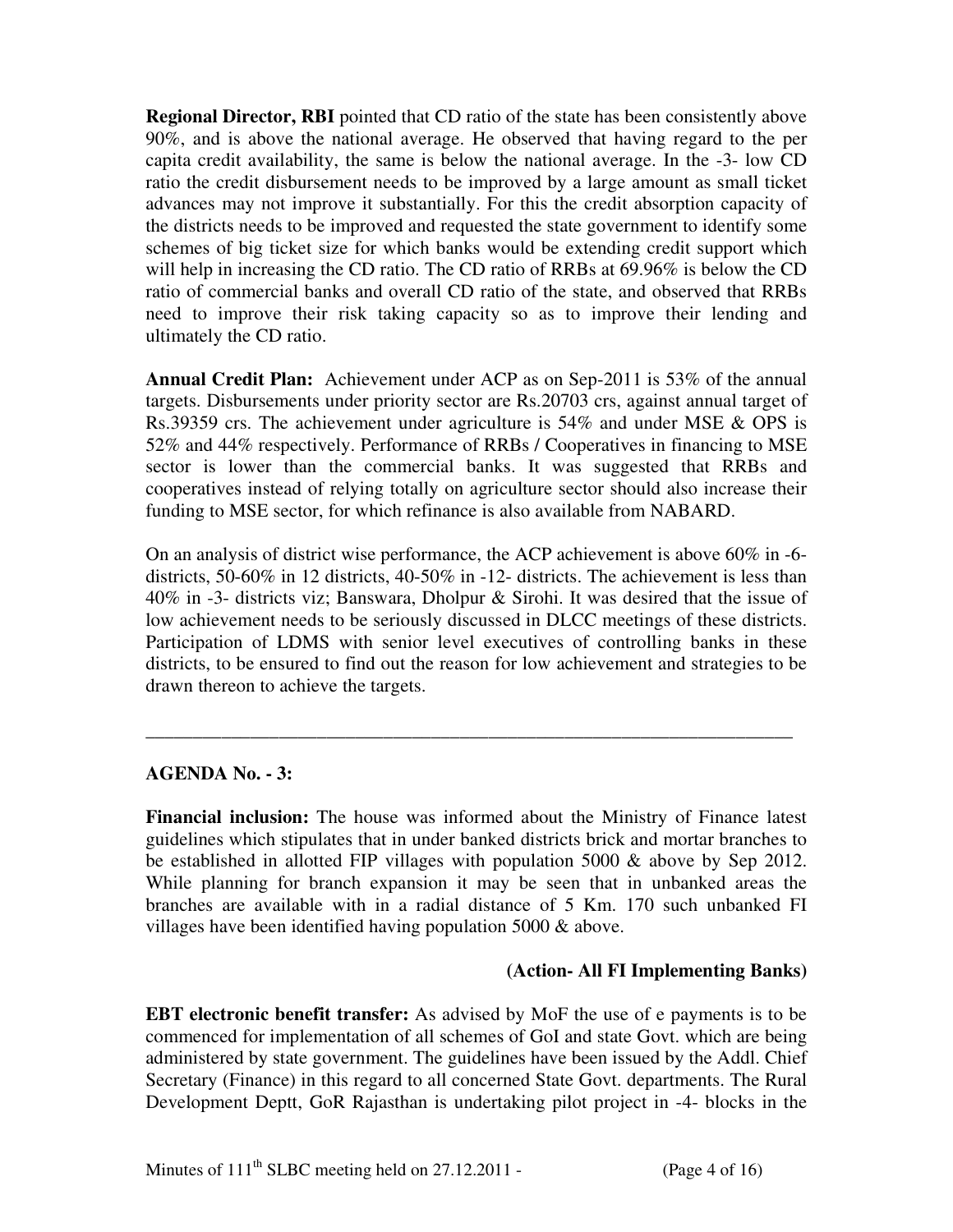state. The identified blocks have been allotted to one bank each to act as a single nodal point in respective blocks. The project will be escalated after successful operation of the pilot.

**Secretary, Rural Development** observed that the remittance to individual account through NEFT entails cost. It was submitted that the bank wise list may be provided so that the aggregate amount of list may be remitted to the concerned bank by way of a single RTGS alongwith list pertaining to them, which will be cost effective. As all the banks are on CBS platform, the concerned bank can credit the individual account as their inter branch transaction (within Bank), for which Banks do not levy any charges. It was suggested that the matter be discussed by Banks, RBI and State Govt. to find out the solution for this and for arriving at modalities for smooth operation of project. The RD RBI emphasized that for the EBT to take place, the banks need to scale up enrolment in FI villages.

## **Online Web Based Tool for Monitoring MGNREGS Accounts:**

**Secretary (Rural Development)** informed of the online web based tool developed for monitoring the NREGS accounts. He said that the exercise for integration with the web based application has already been carried out by commercial banks, and requested that all the RRBs also need to integrate now with that application so that fund management becomes easier. The Addl Chief Secretary (RD&PR) development has already written to all RRBs in this regard.

**Chairman** observed that all the RRBs also need to integrate with the said application in consultation with their corporate IT team and timeline needs to be decided for development and implementation. He requested the RRBs to initiate necessary action in this regard.

**CGM NABARD** said though Cooperative Banks have finalized the service provider for CBS implementation, but this may still take 1-2 years, and requested that the primary agriculture cooperatives, which are around 5300 in the state, should be included.

**Secretary, Rural Development** informed that space has been offered to cooperatives at 'Bharat Nirman Rajiv Gandhi Seva Kendras' at a token amount of Rs 1/- only at Panchayat Samiti level for setting up mini banks, where facilities like computers etc will be available and an amount of Rs 1.00 lac will be sanctioned for each such mini bank. Chief Minister has already written to GoI for expediting rollout of broad band connectivity in villages at all the Panchayat Samiti levels. Once this project is rolled out expeditiously then the said issue of cooperative banks could be resolved**.**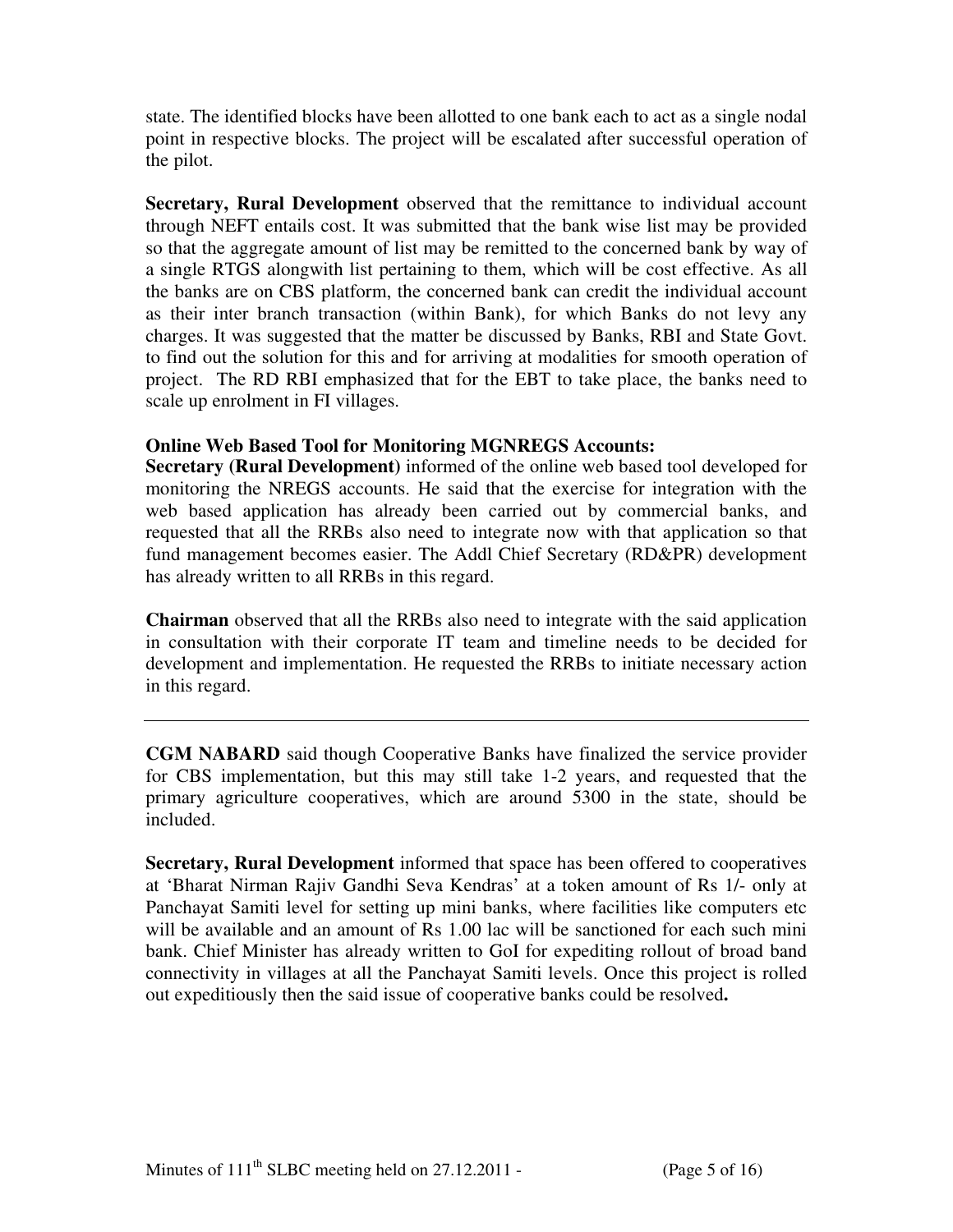## **Financial inclusion:**

**Convener SLBC** informed that as per progress report received from Banks, as on Nov-2011 FI activity has been initiated in 3055 villages having population above 2000, with 791006 customers enrolled, 322606 smart cards issued and 2186 BCs appointed. The progress of RRBs was observed to be low. It was informed that the performance is expected to pickup as five RRBS (out of 6) have now come on CBS platform and technology service providers for FI implementation have been appointed.

He requested that the Banks need to speed up the issuance of smart cards, as the progress is not satisfactory. He further requested Banks to simultaneously focus on commencement of transactions in villages. The response of individual Banks was requested in this regard. The representative BOI assured to issue smart cards in all villages allotted to them by Jan 2012. Representative, UCO Bank informed that earlier they had some issues with their technical service provider, which has now been resolved and a good growth is expected in coming months.

**Regional Director, RBI** observed that due to separate tenders for sponsoring Bank and RRBs, it has taken a longer time. Further, there are only limited no of service providers available in the state, in the initial phase the service providers had quoted a lower price and realising the no-feasibility now they are backing out or quoting higher price. Moreover RRBs upgraded to CBS in the month of Sep 2011 only. Now that all RRBs have finalized their service provider and are CBS enabled, a good growth can be expected from them. He also drew attention to the low issuance of smart cards and still lower no. of transactions, and requested to increase the same as only 3 months are left to achieve the target.

**Chairman** requested all RRBs and sponsoring banks to expedite their efforts to escalate enrolments, smart cards issuance and transactions in all FI villages by stipulated deadline of March 2012. He requested commercial banks to look after progress of their sponsored RRBs, as performance of RRBs also is the responsibility of sponsoring banks.

**Unique identification authority of India(UIDAI):** Banks have been registered as UIDAI registrars for 'Aadhar' and are undertaking enrolment after seeking due approval from the district collectors as per guidelines issued by the State Govt.

\_\_\_\_\_\_\_\_\_\_\_\_\_\_\_\_\_\_\_\_\_\_\_\_\_\_\_\_\_\_\_\_\_\_\_\_\_\_\_\_\_\_\_\_\_\_\_\_\_\_\_\_\_\_\_\_\_\_\_\_\_\_\_\_\_\_\_\_\_

## **AGENDA No. – 4:**

**Agriculture Credit Flow:** It was informed that outstanding advances to agriculture as on Sep 2011 stood at Rs.35736 crs, an absolute increase of Rs.3057 crs over March-2011. With the current agriculture credit campaigns in the state, the figure is expected to rise substantially in coming weeks. Total no of KCCs issued since inception till March 2011 are 61.34 lacs. During current FY 7.40 lac new KCCs have been issued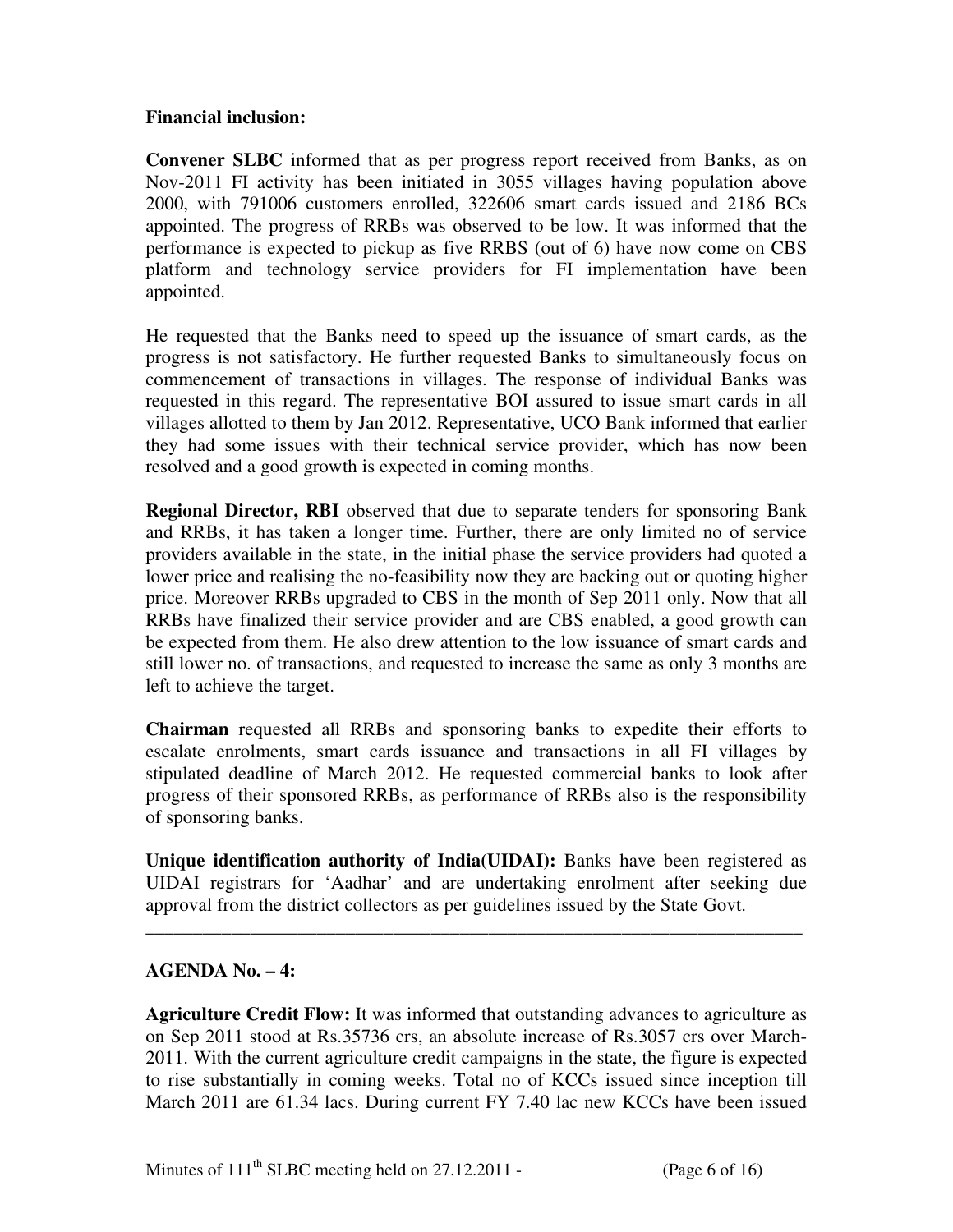by the banks upto Sep-2011. As on Sep 2011 there are 52.08 lac active/valid KCCs in the state. SLBC has been continuously reviewing the progress through sub committee meetings. All banks have shown their active participation in the camps.

**Director, Agriculture, GoR**: congratulated banks for good performance in KCC issuance. During current year 7.40 lacs new KCCs have been issued upto Sep-2011, as against the annual target of 8.00 lac. He requested Banks to extend credit facilities to JLGs also constituted under ATMA scheme. Banks were further requested to disburse the compensation of Kharif crop insurance to the farmers/borrowers and submit the premium for Rabi campaign in due time before last date.

**CGM NABARD** informed that to increase the credit flow to agriculture sector, the quantum of refinance to RRBs has been increased from 30% to 40% and for Cooperatives from 45% to 55%. This is available to profit making banks having CD ratio of above 70%. It was informed that Andhra Pradesh government has brought out an ordinance where revenue department is issuing licensed eligible cultivators cards. These cards are for share croppers or those farmers who do not own the land. This way JLGs can be encouraged and requested the Revenue Department to consider implementation of the same in the State.

## **AGENDA No. – 5:**

## **Swarna Jayanti Gram Swarojgar Yojana (SGSY):**

The achievement under the scheme in current year up to Oct 2011 is 35.33%. Loans of Rs.65.12 cr have been disbursed against target of Rs 184.30. Achievement in credit to SC/ST under the scheme is 36.33%, credit to women beneficiaries 46.12% and credit to disabled 11.77%. Out of 10817 applications forwarded to banks as on Oct 2011 loans sanctioned in 7287 applications and 4020 applications are still pending with the banks. Banks were requested to ensure disbursal of loan in all sanctioned applications and to dispose all pending applications by Jan 2012. Nodal department and banks were requested to ensure to attend periodical meetings at district and block level. Nodal department was also requested to sponsor adequate no of applications to all districts in the state.

**Swarna Jayanti Shahari Rojgar Yojana (SJSRY):**. During current year as on Oct 2011, against target of 6000, loans have been sanctioned in 3000 applications and disbursements made in 1231 applications. Nodal agency was requested to ensure timely availability of subsidy. Banks were requested to ensure disposal of pending applications with in the time line stipulated by RBI.

**Prime Minister's Employment Generation Programme (PMEGP):** As per data received from KVIC, up to Oct 2011 - 1199 projects have been disbursed by banks, against the target of 2631, involving margin money of Rs.2147.89 lac indicating 58% achievement.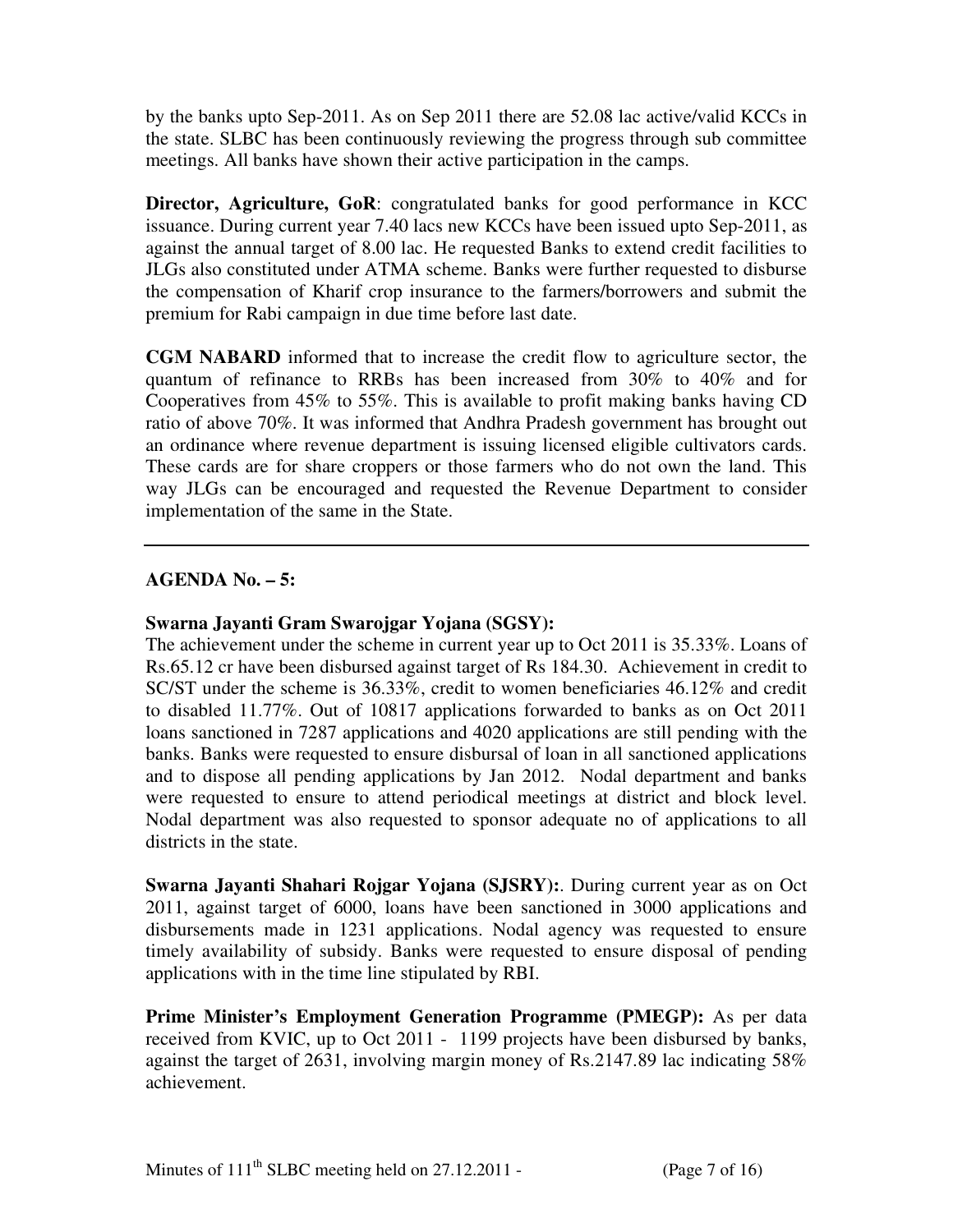**Principal Secretary SSI,** informed that current year is the terminal year for the scheme and targets of 2631 projects involving margin money utilization of 3684.10 lacs has been set. In first 3 quarters, the disbursements have been made in 1213 project involving margin money of Rs 21.00 crs, and requested Banks to dispose all pending applications as early as possible instead of doing it in last quarter.

**Artisan Credit Card Scheme (ACC):** During current year as on Nov 2011, 2103 ACCs have been issued, against target of 5000. Up to Sep 2011 only 847 ACCs were issued, which shows that main development has taken place in last 2 months only. As targets have been downward revised to 5000 keeping in mind the past few year's achievement and the fact that sufficient no of applications are available with the banks, banks were requested to achieve the targets by Feb 2012.

**Principal Secretary SSI,** observed that under Mukhyamantri Swavlamban Yojana 366 applications have been sanctioned, which is low considering the target of 3000 for the year. He informed that 4425 applications have been sponsored and requested Banks for early disposal of applications. He also emphasized the need for increased exposure to MSME sector, and need for collateral free loans upto Rs.10 lacs as per RBI guidelines.

**Chairman** urged Banks to take pro-active steps to increase credit to MSME segment, and to extend collateral free loans to SME segment by taking coverage through CGTMSE.

**Weavers Credit Card:** Indian Banks Association (IBA), Ministry of Finance and the Development Commissioner for Handloom have formulated a "Weaver Credit Card Scheme" to address credit needs of weavers on the lines of Artisans Credit Cards (ACC).

Representative from nodal department informed the house that GoI has advised to allocate district wise targets to banks for the scheme and organize district level campaigns in coordination with banks. Schedule for district level campaign has been devised and requested banks to sensitize branches to take active participation in these campaigns.

**Chairman** shared that the guidelines of the scheme have been received recently and have been circulated to all the banks. He requested the nodal department to share the details of the targets and campaign schedules with SLBC, so that suitable steps can be initiated at this level for successful implementation of the scheme.

## **(Action-Industries Department, GoR & All Banks)**

**Special Central Assistance Scheme for SC/ST:** Up to Oct 2011, 6267 beneficiaries have been benefited under the scheme against target of 30620 as per data received from Department of SC/ST Finance and Development, GoR. Looking to the progress made under the scheme and large pendency of the applications, LDMs were requested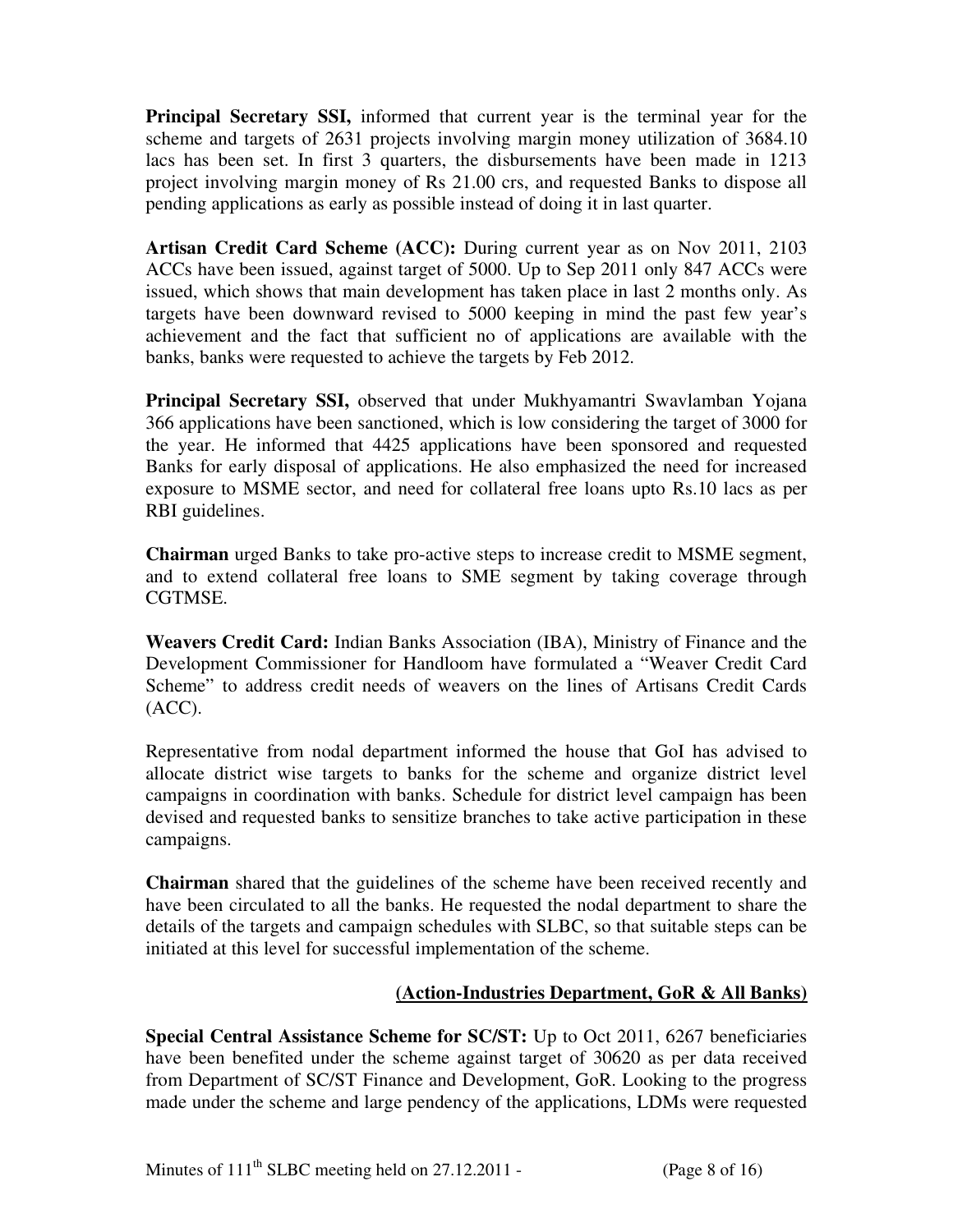to undertake special drive for disposal of applications at district level through DCC meetings. All banks were requested to direct their branches to take up the issue on a priority basis

## **Core group meeting held on 30.11.2011:**

House was informed that to review the progress under government sponsored schemes, core group meeting was held on 30.11.2011. Looking to the poor progress in certain districts, LDMS from 7 districts were also called in the SLBC core group meeting to assess the reasons for low performance in these districts. Minutes of the meeting have also been circulated by SLBC vide letter dated 12.12.2011. Banks were requested to dispose off all pending applications of Govt. Sponsored schemes by Dec-2011. The major points discussed are as under:

SGSY scheme – nodal department was requested to sponsor adequate no. of applications in all districts which otherwise results in below average progress in some districts.

SJSRY Scheme – nodal department was requested to ensure timely release of subsidy in all cases, which otherwise results in pendency of disbursement in large number of cases.

PMEGP - Nodal Department was requested to provide sufficient fund at nodal branches to facilitate timely release of margin money.

**Self Help Groups (SHG)::** As per data received from banks and LDMs a total of 259371 SHG saving accounts have been opened in the state out of which 218740 i.e. 84% are women. Out of 259371 SB accounts opened for SHGs 179868 have been credit linked i.e. 69%. But the Y-o-Y growth in credit linked SHGs is lower at 14%.

House was informed that the Ministry of Finance has issued guidelines to all banks to convert all loans accounts sanctioned to SHGs to cash credit limits by 31.12.2012. Based on the projected savings of the SHGs, CC limit is to be sanctioned on day one by the banks for a period of 3-5 years. Drawing power will be derived on a yearly review basis depending upon savings of the SHG and this way documentation and other formalities can be reduced. In some other states this pattern has already been followed. Banks were requested to percolate the guidelines to their operating units.

## **MPOWER (Mitigating Poverty in Western Rajasthan):**

**Convener SLBC** informed the house that Rural Development and Panchayati Raj Department, State Project Management Unit- MPOWER, Government of Rajasthan vide letter dated 25.10.10 informed regarding Mitigating Poverty in Western Rajasthan (MPOWER) Scheme. He requested the nodal department to share the MPOWER scheme and recent developments.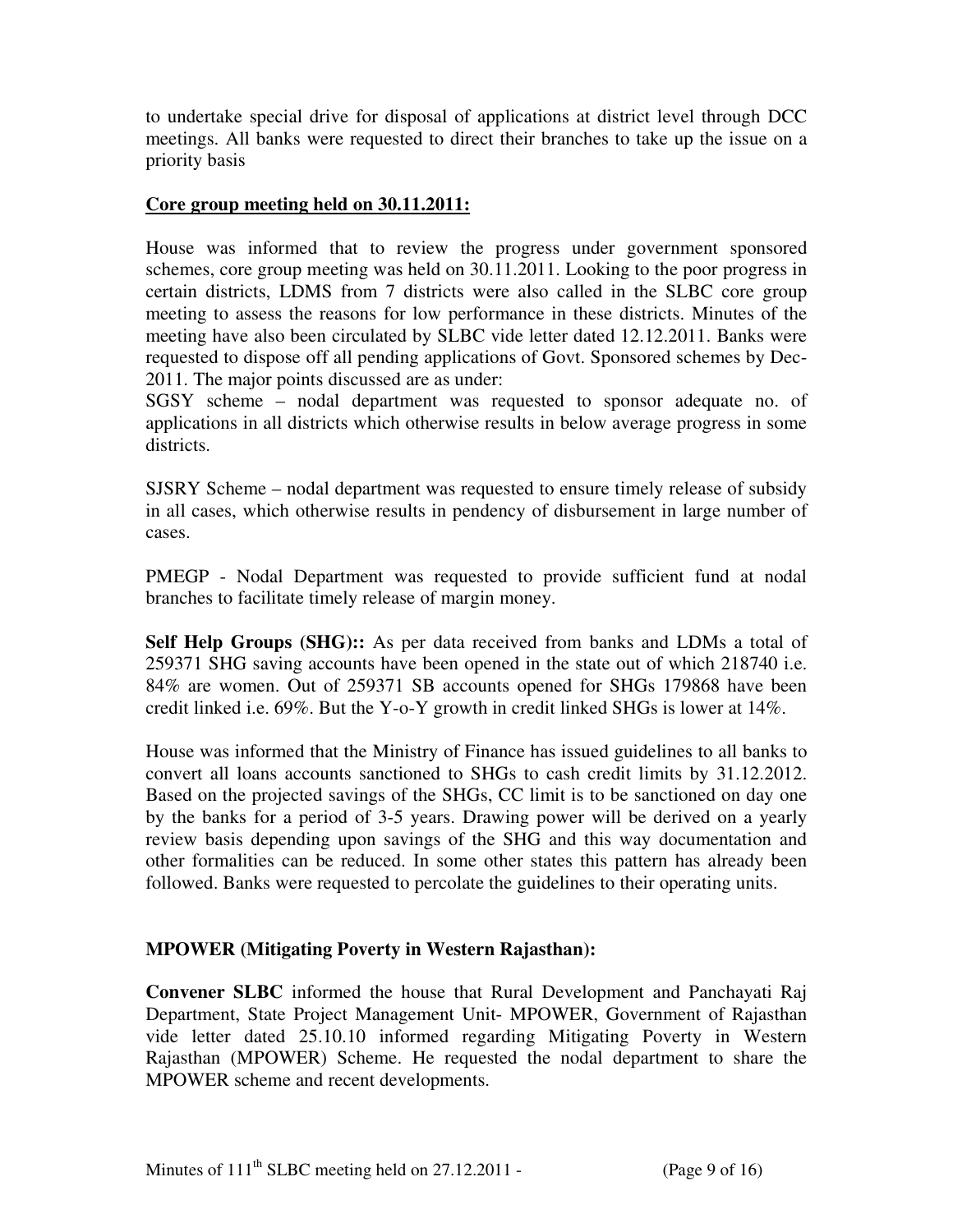**Secretary, Rural Development** informed that the Project has been launched in -6 districts of Jodhpur divison with one block each. Banks have entered into an MoU with MPOWER for implementation of the scheme. He requested the Banks for:

- 1. Allotment of funds and targets to individual bank branches in project areas so that the fund flow under this scheme can be increased.
- 2. Provision of banking correspondents and to also explore possibility of mobile banking in project areas.
- 3. If one day can be fixed for SHG transactions in the concerned bank branch in that block, then this will facilitate in SHG's operations in that block.

He informed that a transaction based application "*saakh darpan*" has been developed under which provision for registration of SHGs is also available, and requested for considering adopting the same, which will be hugely beneficial for the banks for monitoring and review purpose.

**Credit Flow to Minority Community:** House was informed that the credit flow to minority community as on Sep 2011 is Rs.3875 crs, which is 5.96 % of total priority sector advances. In case of PSBs the same is 6.18%. It is showing increasing trend. The issue was also discussed in special meeting of SLBC held on 12.10.2011 and since then banks have been organizing credit counseling camps and loan camps in 23 identified minority concentration blocks in the state. As an outcome of these camps position of lending to minority community is expected to improve in coming months.

**Vishwas Yojana:** As per information available at SLBC up to Sep 2011 loans have been sanctioned to 121 beneficiaries against target of 490. Representative nodal department requested Banks to ensure netting of subsidy while calculating interest on outstanding amount.

**\_\_\_\_\_\_\_\_\_\_\_\_\_\_\_\_\_\_\_\_\_\_\_\_\_\_\_\_\_\_\_\_\_\_\_\_\_\_\_\_\_\_\_\_\_\_\_\_\_\_\_\_\_\_\_\_\_\_\_\_\_\_\_\_\_\_\_\_\_** 

## **AGENDA No. – 6:**

**Rural Self Employment Training Institute (RSETI):** 35 RSETIs have been established in all 33 districts of the state. Land has been allotted in 23 districts and land allotment is pending in -11- districts, for which State Government was requested. As on Sep-2011 training has been given to 73621 trainees out of which 49017 trainees are gainfully employed.

## **(Action-Rural Development Deptt, GoR)**

**Convener SLBC** informed the house that SLBC has taken an initiative in coordination with NIRD, Hyderabad and organised a two day workshop on 25th to 26th November, 2011 at Jaipur for Directors of all the RSETIs operating in the State on "Role Play of RSETI Directors in Rural Development and Poverty Reduction through HR Initiatives Together with Credit Linkages".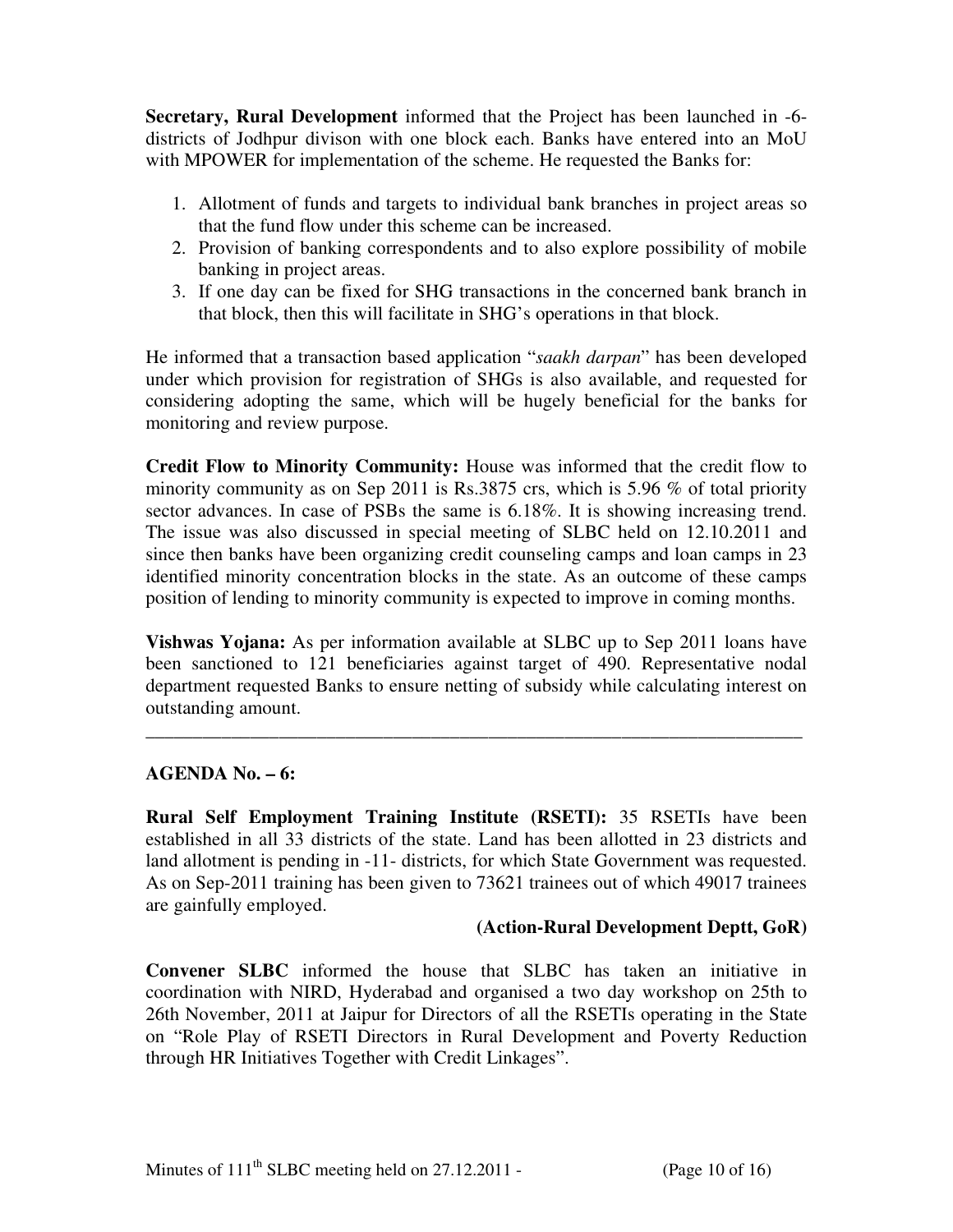**Secretary, Rural Development** complimented SLBC for organizing the workshop as this has been very useful. He requested the house that a mechanism needs to be devised for ranking RSETIs in the state so that their performance can be better reviewed. If the amount that is made available to RSETIs can be split into 2 installments i.e. 25% to be given upfront and 75% upon placement of the candidate, which is also the practice being adopted in other states, then this will increase the percentage of youth placed, in comparison to paying the whole amount upfront.

**Financial Literacy and Credit Counseling Centres (FLCC):** House was informed that a total of 30 FLCCs have been established in the state. The major Banks, other than DCC Banks, were requested to take initiative to open FLCCs at centers of their choice. NABARD was requested to provide financial support to FLCCs, other than the identified districts to undertake financial literacy programme.

\_\_\_\_\_\_\_\_\_\_\_\_\_\_\_\_\_\_\_\_\_\_\_\_\_\_\_\_\_\_\_\_\_\_\_\_\_\_\_\_\_\_\_\_\_\_\_\_\_\_\_\_\_\_\_\_\_\_\_\_\_\_\_\_\_\_\_\_\_

## **AGENDA No. – 7:**

**Performance under CGTMSE as on 30.11.2011:** During current FY, 3484 cases amounting to Rs 230 crores have been approved upto Nov-2011 with major contributors being Bank of Baroda, SBBJ, PNB & SBI. In recent times some of the issues have come up which requires RBI's intervention as It has been found that user groups are complaining on the recent change made in quantum of fees charged by CGTMSE on sanctioned limit instead of withdrawals as this is observed to be too expensive for those users who cannot provide collateral. Further banks had requested for waiver of filing of suit in small cases as condition for claiming. RBI was requested to take up the issues, as this will encourage banks to extend credit without collateral..

## **AGENDA No. – 8:**

**Education Loan:** As on Sep-2011 total outstanding education loans in the state are Rs.1196 crs in 55299 accounts, out of which 84 % loans are below Rs. 4.00 lac. In terms of no of accounts total education loans have registered a Y-o-Y growth of 14%. Indian Banks Association has informed that, ministry of HRD has decided to extend the last date for submission of claim for interest subsidy on education loan from 31.08.2011 to 31.12.2011. Banks are requested to ensure submission of all remaining claims for the academic years 2009-10, 2010-11, 2011-12 on or before  $31<sup>st</sup>$  of Dec 2011. Further, IBA has clarified that any scheduled bank listed by RBI, which has adopted and implemented the 'IBA Model Educational Loan Scheme' would be covered under the interest subsidy scheme of the ministry of HRD. The cooperative banks, if not members of IBA are not eligible for interest subsidy scheme.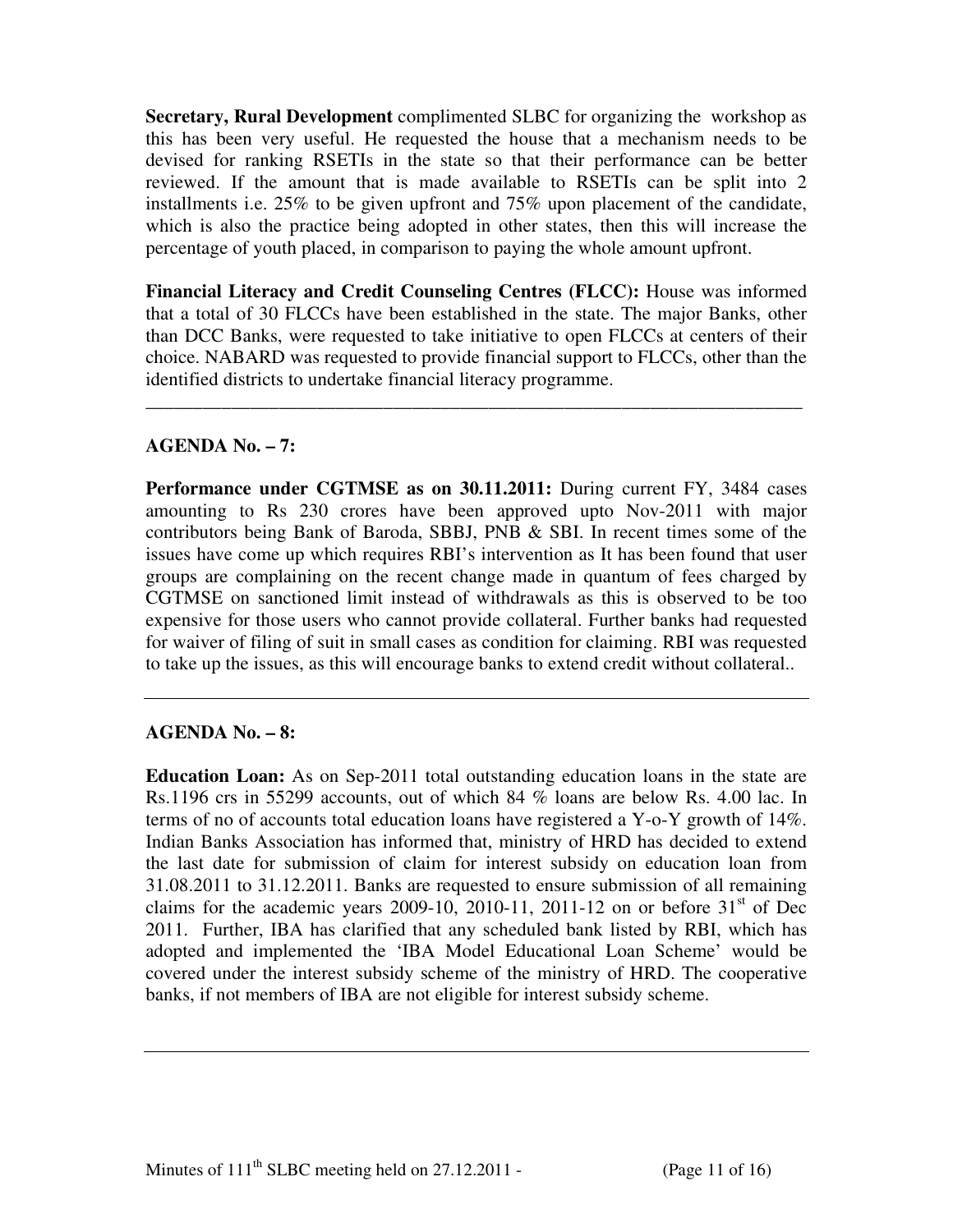## **AGENDA No. – 9:**

## **Interest Subsidy Scheme for Housing Urban Poor (ISHUP):**

It was discussed that the sanctions under the scheme are low, as against the applications submitted. The issue was also discussed in the core group meeting held on 30.11.2011 and all banks assured that by December end the position will substantially improve. Though there are certain issues which are still to be resolved which are acting as bottlenecks in take off of scheme viz; margin money requirement for EWS/LIG category being very high & difficult to manage for the category of people, borrowers not coming to bank to complete formalities, and construction of flats not commencing etc. Further it was informed that state government has requested central government and NHB to do the required amendments in the scheme and NHB chairman has assured in 12.10.2011 meeting that these amendments will be conveyed shortly. The amendments in this regard have not been informed so far.

House was informed that as per Budget Speech 2011-12, it has been proposed to liberalize the existing scheme of interest subvention of 1 per cent on housing loans by extending it to housing loan up to Rs.15.00 lacs where the cost of the house does not exceed Rs.25.00 lac from the present limit of Rs.10.00 lac and Rs.20.00 lac respectively. RBI vide Circular no. RPCD.SME&NFS.BC.NO.62/06.11.01/2010-11 dated 21.04.2011 has advised the banks to implement the aforesaid guidelines with immediate effect.

## **AGENDA No. – 10:**

## **Recovery under priority sector:**

Attention of the house was drawn towards the fact that it is being discussed continuously to achieve the targets under various government sponsored schemes. But at the ground level it is observed that a lot of time is wasted in filing civil suites, following up with advocates for recovery under NPA accounts etc, even in small value cases.

The provisions of State Govt.'s support in recovering Banks' dues are stipulated in RACO (RODA) Act 1974 under which Revenue Authorities are equipped with adequate powers in respect of agricultural loans. However, no such recovery mechanism / support has been provided for recovery of advances under the Government supported programme in the State under the Public Demands Recovery Act, 1952.

State government was requested for amendment in the Act so as to include bank's dues in respect of advances under the Government supported programme in the State as State dues recoverable as "arrears of land revenue" so that majority of time is consumed in fruitful lending by the banks instead of following up the applications for recovery, which will further improve the risk taking capacity of the banks once recovery is improved.

## **(Action- Planning & Revenue Department, GoR)**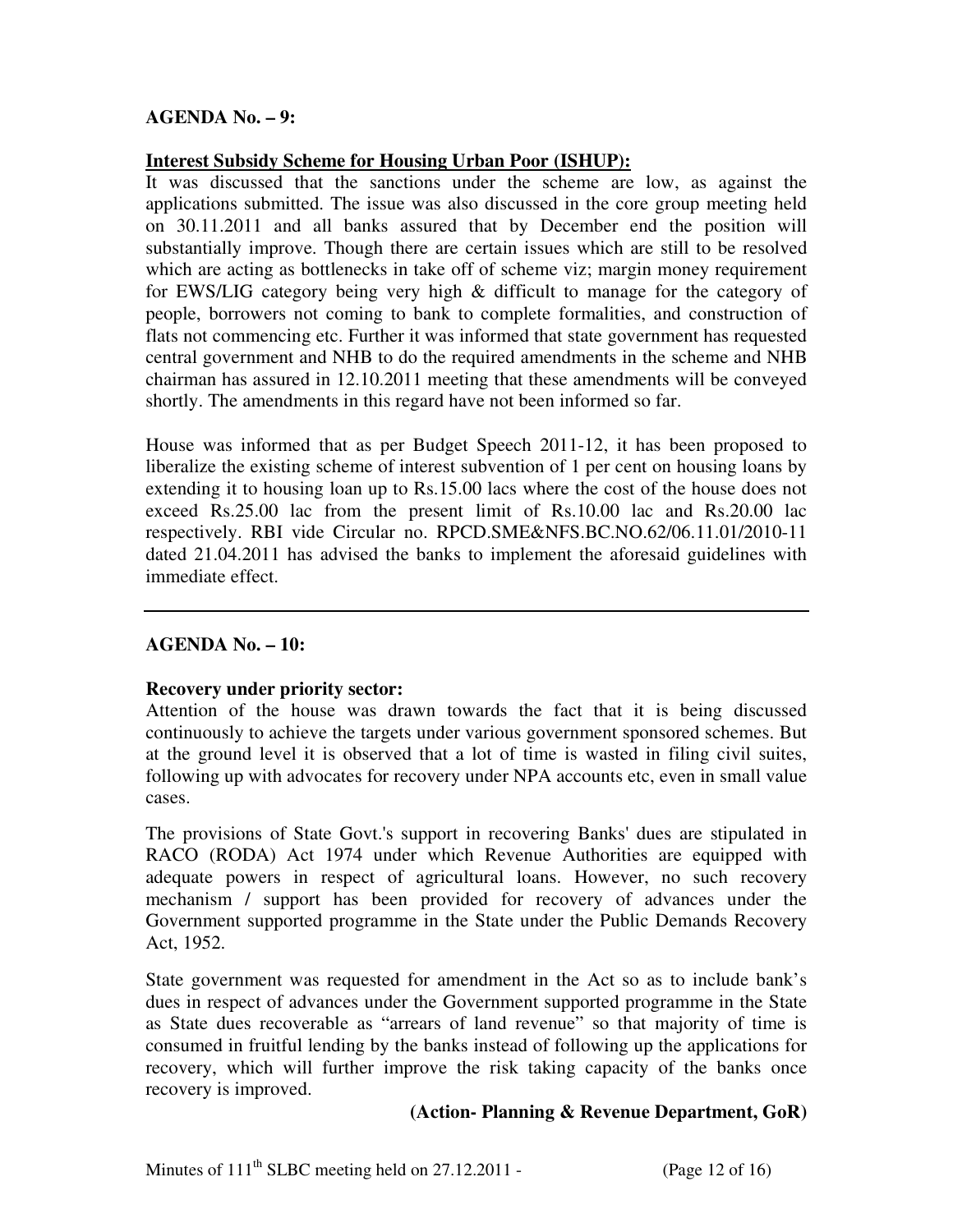SLBC has taken an initiative and asked all banks to submit the scheme wise NPA position. However, only 8 commercial banks and 2 RRBs have given the data on scheme wise level of NPA. But if we look at the available position then it is evident that percentage of NPA to total outstanding under SGSY scheme for RRBs is 27% and commercial banks 21%. For SC/ST POP it is 43% for RRBs and 23% for commercial banks. For ACCs it is 7% for RRBs and 23% for commercial banks. So it is evident that level of NPA under Government Sponsored Schemes is very high which makes it difficult for banks to sanction loans under these schemes. So through the collective efforts of banks and state governments recovery under the government sponsored schemes needs to be improved because higher NPA rate is acting as a major impediment in performance under these schemes

\_\_\_\_\_\_\_\_\_\_\_\_\_\_\_\_\_\_\_\_\_\_\_\_\_\_\_\_\_\_\_\_\_\_\_\_\_\_\_\_\_\_\_\_\_\_\_\_\_\_\_\_\_\_\_\_\_\_\_\_\_\_\_\_\_\_\_\_\_

**AGENDA No. – 11:** 

## **Miscellaneous:**

## **E-Stamping**

**Convener SLBC** requested IG Registeration & Stamps for briefing the house about estamping scheme, which has been launched in the state for the first time.

**IG Registration & Stamps E-Stamping** informed the house that E-stamping is a computerized stamp duty administration system, which gives the convenience of paying stamp duty without hassles of obtaining a stamp paper or franking a document. Only 3 banks are currently participating in the scheme i.e CBI, BOB, PNB. Other banks are also requested to avail the benefits of the scheme. He then requested representative SHCIL to briefly inform the house regarding e stamping scheme

**SHCIL representative** informed the house that E-stamping service being offered by Stock Holding Corporation of India Ltd has now been introduced in the State. SHCIL is an organization setup by the initiative of GoI under major shareholding of IFCI, IDBI, LIC,UTI & others as the central record keeping agency. SHCIL issues the stamp papers electronically which has certain inherent secured features. These estamps are circulated through ACCs (authorized collection centres) which can be banks also. One more benefit of this system is that all MIS reports can be generated online. House was further informed that SHCIL need banks as ACC because banks have a deeper penetration in the country, they have vast branch network and huge client base. SHCIL representative then invited all banks to associate with SHCIL as ACCs for distribution of e-stamps in the state.

## **SLBC Website**

All member Banks were requested to ensure submission of Key Indicator Data online as the next SLBC meeting is scheduled to be held in the month of Feb 2012.

**(Action- all Banks)** 

The meeting ended with a vote of thanks.

**\* \* \* \* \***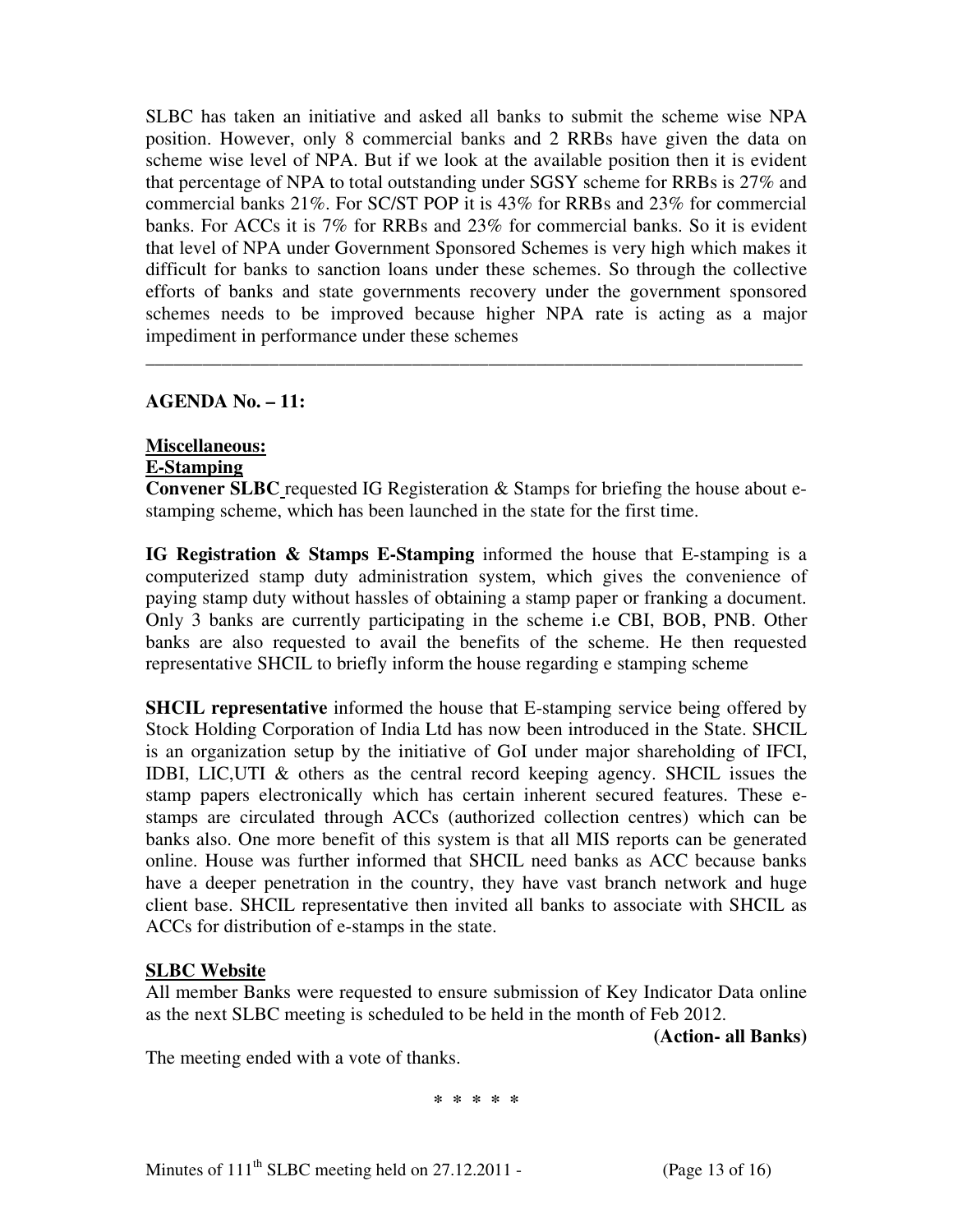# **111th Meeting of State Level Bankers' Committee List of Participants**

| S.No.          | <b>Name</b>                  | <b>Designation</b>         | Organisation                   |  |  |  |
|----------------|------------------------------|----------------------------|--------------------------------|--|--|--|
|                |                              |                            |                                |  |  |  |
|                | <b>Reserve Bank of India</b> |                            |                                |  |  |  |
| 1              | Sh. B.P. Kanungo             | <b>Regional Director</b>   | RBI, Central Office,<br>Mumbai |  |  |  |
| 2              | Sh. H.N. Aiyer               | GM, RPCD                   | RBI, RO, Jaipur                |  |  |  |
|                | <b>NABARD</b>                |                            |                                |  |  |  |
| 3              | Sh. A.D. Ratnoo              | <b>CGM</b>                 | <b>NABARD</b>                  |  |  |  |
| $\overline{4}$ | Sh. Dhirendra                | <b>AGM</b>                 | <b>NABARD</b>                  |  |  |  |
|                | Govt. of Rajasthan           |                            |                                |  |  |  |
| 5              | Sh. B.B. Mohanty             | Addl. Chief Secretary      | Development                    |  |  |  |
| 6              | Dr. Ashok Singhvi            | <b>Principal Secretary</b> | SSI Deptt.                     |  |  |  |
| 7              | Sh. S.R. Meena               | I.G.                       | Reg. & Stamps                  |  |  |  |
| 8              | Sh. Tanmany Kumar            | Secretary                  | <b>Rural Development</b>       |  |  |  |
| 9              | Sh. B.S. Detha               | <b>Director</b>            | Agriculture                    |  |  |  |
| 10             | Sh. C.L. Verma               | PD, SGSY                   | <b>Rural Development</b>       |  |  |  |
| 11             | Sh. A.K. Jain                | <b>PD</b>                  | <b>DLB</b>                     |  |  |  |
| 12             | Sh. Y.N. Malhotra            | Dy. Secretary (IF)         | Planning Deptt.                |  |  |  |
| 13             | Dr. G.S. Somawat             | <b>Director</b>            | NC ST, GOI                     |  |  |  |
| 14             | Sh. L.C. Jain                | Addl. Director             | Industries Deptt.              |  |  |  |
| 15             | Sh. Deepak Nandi             | Addl. Director             | <b>Disability</b>              |  |  |  |
| 16             | Sh. Sunil Bhati              | Dy. Director               | IG Reg. & Stamps               |  |  |  |
| 17             | Sh. R.S. Jaluthriya          | Dy. Director               | <b>SJED</b>                    |  |  |  |
| 18             | Sh.Dinesh Arora              | Joint Director             | <b>RKVIB</b>                   |  |  |  |
| 19             | Sh. Kuldeep Bhardwaj         | AD(OS)                     | Deptt. Of Agriculture          |  |  |  |
| 20             | Sh. S.D. Thanvi              | <b>CGM</b>                 | <b>AVL</b>                     |  |  |  |
| 21             | Sh. V.K. Dadhich             | General Manager            | <b>AVL</b>                     |  |  |  |
| 22             | Sh. R.S. Jatolia             | General Manager            | <b>ROBCFDC</b>                 |  |  |  |
| 23             | Sh. H.K. Tekchandani         | AO                         | IG Reg. & Stamps               |  |  |  |
| 24             | Sh. Shriniwas Meena          | Eco. Officer               | <b>KVIC</b>                    |  |  |  |
| 25             | Sh. Rajeev                   | Dev. Officer               | <b>KVIC Jaipur</b>             |  |  |  |
| 26             | Sh. G.K. Vyas                | General Manager            | <b>MPOWER</b>                  |  |  |  |
| 27             | Sh. V.K. Dadhich             | General Manager            | <b>AVL</b>                     |  |  |  |
| 28             | Sh. Jitendra Sharma          | Manager                    | Raj SC/ST Fin. Dev.<br>Corp.   |  |  |  |
| 29             | Sh. S.R. Meena               | DD                         | TAD                            |  |  |  |
| 30             | Sh. Navin Mudgal             | SO SHG                     | WCD Deptt.                     |  |  |  |
| 31             | Sh. Vimal Bhatnagar          | PO                         | <b>SGSY</b>                    |  |  |  |
| 32             | Sh. R.A. Sharma              | S.A.                       | Planning Deptt.                |  |  |  |
| 33             | Sh. Raju Sood                | N.O.                       | <b>MPOWER</b>                  |  |  |  |
| 34             | Sh. V.K. Saraswat            | S.A.                       | D.L.B.                         |  |  |  |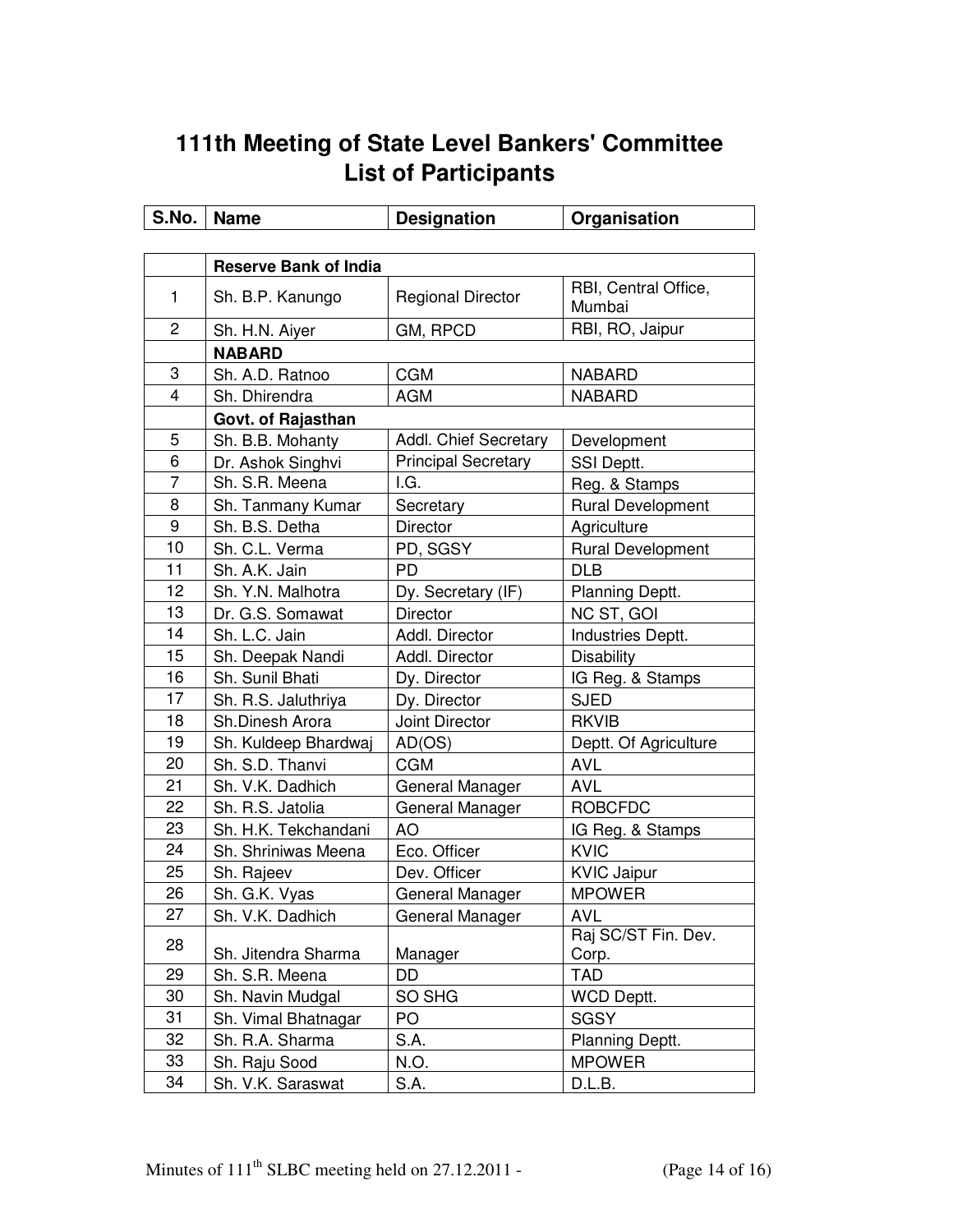|                                           | <b>Banks &amp; Financial Institution</b> |                           |                         |  |  |
|-------------------------------------------|------------------------------------------|---------------------------|-------------------------|--|--|
| <b>Bank of Baroda &amp; Convenor Bank</b> |                                          |                           |                         |  |  |
| 35                                        | Sh. N.S. Srinath                         | <b>Executive Director</b> | Bank of Baroda          |  |  |
| 36                                        | Sh. Animesh Chauhan                      | General Manager           | Bank of Baroda          |  |  |
| 33                                        | Sh. Praveen Kumar                        | Asstt. General<br>Manager | Bank of Baroda          |  |  |
| 34                                        | Sh. B.C. Jain                            | Sr. Manager               | Bank of Baroda          |  |  |
| 35                                        | Dr. S.S. Sinha                           | Manager                   | Bank of Baroda          |  |  |
| 36                                        | Sh. Jayesh Sanghi                        | Officer                   | Bank of Baroda          |  |  |
| 37                                        | Sh. Vikas Agrawal                        | Officer                   | Bank of Baroda          |  |  |
|                                           |                                          |                           |                         |  |  |
| 38                                        | Sh. R.R. Sharma                          | General Manager           | Canara Bank             |  |  |
| 39                                        | Sh. J.K. Dubey                           | General Manager           | <b>SBBJ</b>             |  |  |
| 40                                        | Sh. Alok Tarafdar                        | Dy. General Manager       | <b>Allhabad Bank</b>    |  |  |
| 41                                        | Sh. K.L. Mehta                           | Dy. General Manager       | Syndicate Bank          |  |  |
| 42                                        | Sh. V.K. Agrawal                         | Dy. General Manager       | <b>Corporation Bank</b> |  |  |
| 43                                        | Sh. M.K. Sharma                          | Dy. General Manager       | <b>SBI</b>              |  |  |
| 44                                        | Sh. N. Sambsivrao                        | Dy. General Manager       | <b>UCO Bank</b>         |  |  |
| 45                                        | Sh. G. Madanmohan                        | Dy. General Manager       | <b>SBBJ</b>             |  |  |
| 46                                        | Sh. R.B. Jain                            | Dy. General Manager       | <b>OBC</b>              |  |  |
| 47                                        | Sh. S.C. Jain                            | Dy. General Manager       | Union Bank of India     |  |  |
| 48                                        | Sh. M.L. Sharma                          | Dy. General Manager       | <b>RSCB</b>             |  |  |
| 49                                        | Sh. Shammi Kaplush                       | Dy. General Manager       | <b>CBI</b>              |  |  |
| 50                                        | Sh. Jatin Govil                          | Dy. General Manager       | <b>ICICI Bank</b>       |  |  |
| 51                                        | Sh. Rajiv Bhargava                       | Zonal Manager             | <b>HDFC Bank</b>        |  |  |
| 52                                        | Sh. M.R. Raghunath<br>Rao                | Asstt. General<br>Manager | <b>Indian Bank</b>      |  |  |
| 53                                        | Sh. Lalit Singh                          | Asstt. General<br>Manager | <b>HUDCO</b>            |  |  |
| 54                                        | Sh. R.C. Mishra                          | Asstt. General<br>Manager | <b>BOM</b>              |  |  |
| 55                                        | Sh. S.K. Agrawal                         | Zonal Manager             | <b>BOI</b>              |  |  |
| 56                                        | Sh. N. Chandra                           | Asstt. General<br>Manager | <b>HUDCO</b>            |  |  |
| 57                                        | Sh. A.K. Goyal                           | Asstt. General<br>Manager | <b>SBI</b>              |  |  |
| 58                                        | Sh. Vijay Sarthi                         | Asstt. General<br>Manager | <b>PNB</b>              |  |  |
| 59                                        | Sh. Madhoram                             | Asstt. General<br>Manager | <b>SBBJ</b>             |  |  |
| 60                                        | Sh. Manish Pathak                        | Asstt. General<br>Manager | <b>IDBI Bank</b>        |  |  |
| 61                                        | Sh. J.P. Meena                           | Asstt. General<br>Manager | <b>IDBI Bank</b>        |  |  |
| 62                                        | Sh. Vikas Sachdeva                       | <b>AVP</b>                | Axis Bank               |  |  |
| 63                                        | Sh. Amit Maheshwari                      | Dy. VP                    | Axis Bank               |  |  |
| 64                                        | Sh. M.R. Sharma                          | Chief Manager             | <b>SBBJ</b>             |  |  |
| 65                                        | Sh. S.P. Paryani                         | Chief Manager             | <b>IOB</b>              |  |  |
| 66                                        | Sh. Sunil Gupta                          | Sr. Manager               | <b>HUDCO</b>            |  |  |